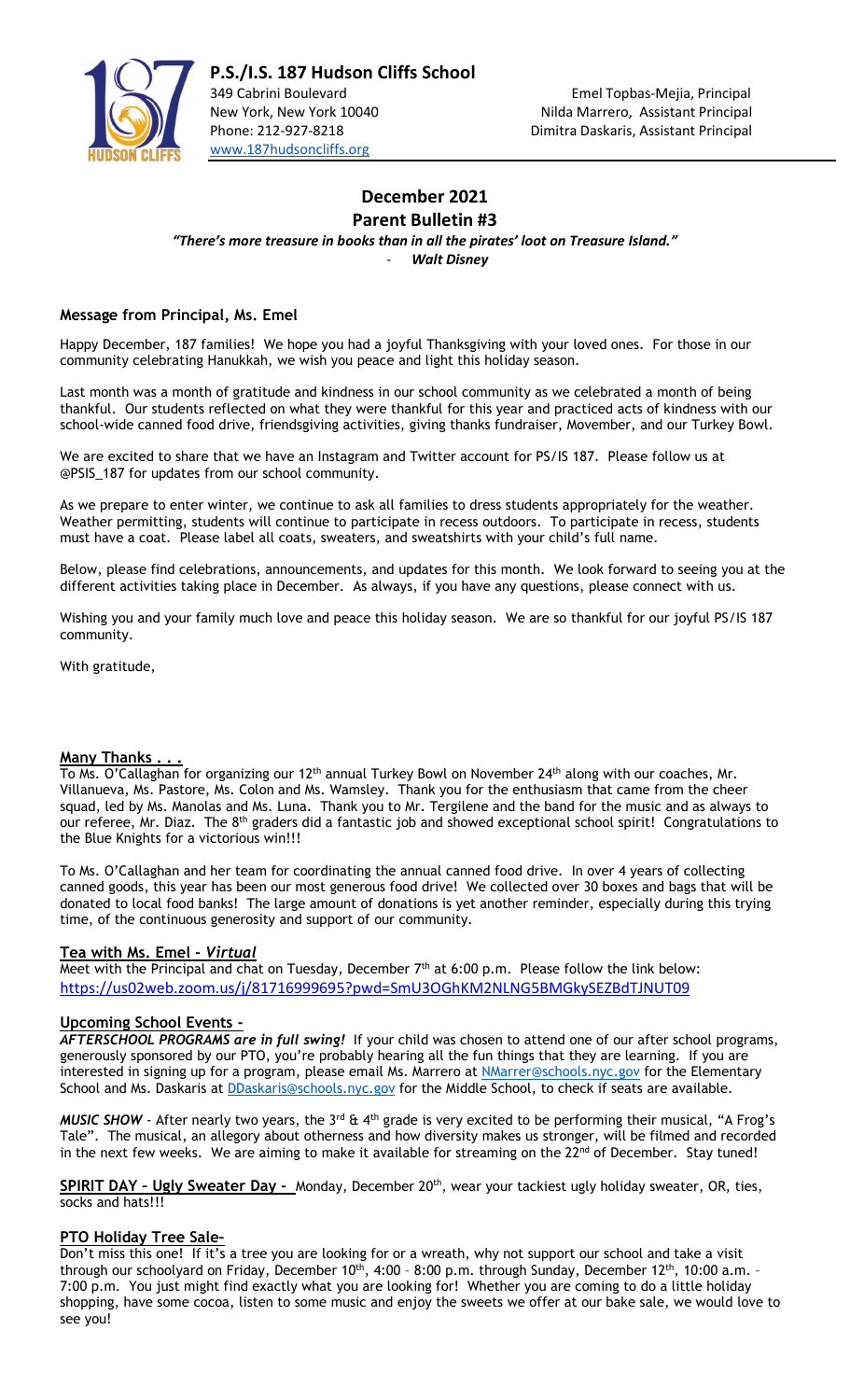# Counselor's News –

Program opportunities for IS students: Please check out the following link, if interested, in any of the programs below: https://www.187hudsoncliffs.org/copy-of-students.

- Prep for Prep,  $5^{\text{th}}$   $7^{\text{th}}$  Grades
- TEAK, 6<sup>th</sup> Grade
- Lang Youth Medical Program, 6<sup>th</sup> Grade
- REGIS Program, 5th Grade
- Oliver Scholars, 7th Grade

### Noteworthy Dates, School Closings and Half Days –

| COVID vaccine pop-up site, $8:30$ a.m. - $4:30$ p.m.             | Thurs, December 9th                                |
|------------------------------------------------------------------|----------------------------------------------------|
| $3^{rd}$ & 4 <sup>th</sup> Grade Show - 6:30 p.m. - Virtual Show | will be streamed on Wed, December 22 <sup>nd</sup> |
| PTO Tree Sale                                                    | Fri, December $10^{th}$ - Sun, December $12^{th}$  |
| School Leadership Team Meeting "SLT" - 7:00 a.m.                 | Wed, December 15 <sup>th</sup>                     |
| PTO Meeting - 7:00 p.m. - Virtual Meeting                        | Thurs, December 16 <sup>th</sup>                   |
| Spirit Day - Ugly Sweater Day                                    | Mon, December 20 <sup>th</sup>                     |
| Last Day of Classes - Winter Celebrations                        | Thurs, December 23rd                               |
| Winter Recess - School is Closed                                 | Fri, December 24th - Fri, December 31st            |
| <b>School Reopens</b>                                            | Mon, January 3, 2022                               |

### Parent Coordinator's News –

Hello 187 families! I hope you all had a wonderful Thanksgiving Break with your loved ones! I cannot believe that it's December already. Starting this new month, I would like to continue to show gratitude with our 187 community, as we shall always be thankful for what we have. With that being said, please remember:

- DOE Second Dose Covid Vaccine December 9, 2021. [Google form https://forms.gle/tF9L9UP9xvTF78CH7]
- Check our School's Padlet for daily updates [https://psis187.padlet.org/nadienecapellan/pksbbpzaf4iu3z9o] password is Hudson187.
- Community Free Food Giveaway every Saturday, 11:00 a.m. 12:00 p.m. Make sure to bring your own reusable bag.

If you are not receiving emails/texts from the school, or still need a computer device, please email Ms. Capellan at NCapellan3@schools.nyc.gov.

If you have any questions, feel free to call me at 212.927.8218, extension 153.

### Pupil Path -

PupilPath is a student information system for parents/guardians and students. It allows you to access important student and school information, such as student attendance records, class schedules, grades, announcements and more. This is a convenient tool for both parents and students to keep up with class work and student performance. More information about Pupil Path will be shared in separate message.

### COVID TESTING CONSENT:

The DOE has increased random COVID-19 testing in all elementary, middle, and high schools for students in grades 1-12 from biweekly to weekly. We can only test students whose parents have provided an updated testing consent form to our school this school year.

You are encouraged to provide this consent for your child if you have not done so. To submit consent, please fill out the form using your NYC Schools Account (NYCSA) at www.schoolsaccount.nyc.

Please contact Parent Coordinator, Ms. Capellan at NCapellan3@schools.nyc.gov if you need further assistance with the consent form or accessing your NYCSA account.

### MASK WEARING:

The health and safety of our entire school community is our most important priority. A reminder that all students and staff must wear a face covering both mouth and nose while on school property, both indoors and outdoors. If students require a mask, masks are available at school.

### My child is feeling sick, what do I do?

If your child is feeling ill, with COVID-like symptoms (fever, cough, loss of taste, shortness of breath), they must stay home and get tested for COVID. They may return to school with a negative test result (please see question 1 of the Health Screening Form for more information). Please contact Attendance Coordinator Ms. Quesada at MQuesada@schools.nyc.gov and your child's classroom/homeroom teacher to report that your child will be absent.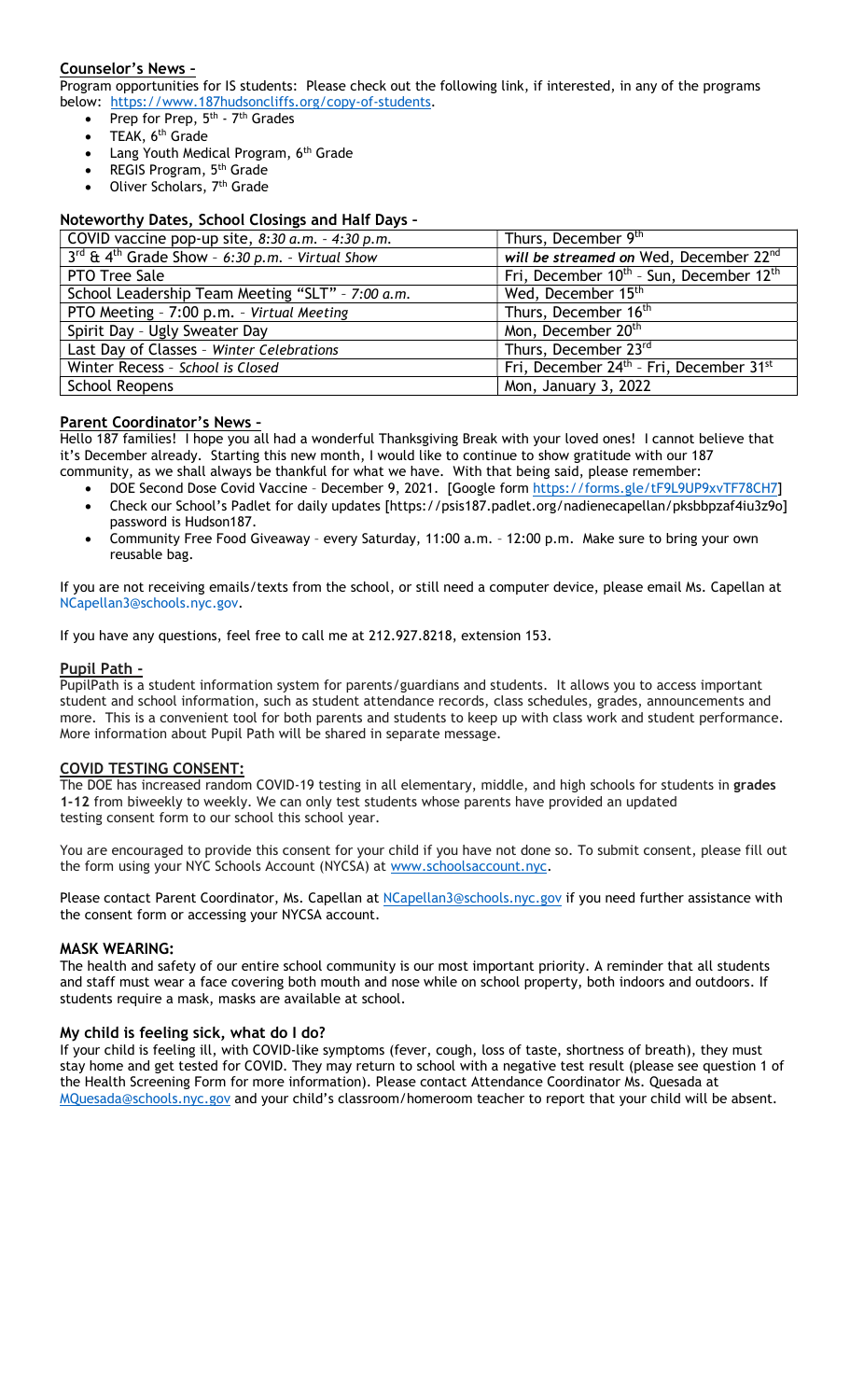

www.187hudsoncliffs.org

# Diciembre del 2021 Boletin de Padres #3

"Hay más tesoros en los libros que en todos los botines de los piratas en Treasure Island." **Walt Disney** 

### Mensaje de la directora, Sra. Emel

¡Feliz diciembre, 187 familias! Esperamos que haya tenido un feliz Día de Acción de Gracias con sus seres queridos. Para aquellos en nuestra comunidad que celebrant Hanukkah, les deseamos paz y luz en esta temporada navideña.

El mes pasado fue un mes de gratitud y bondad en nuestra comunidad escolar, ya que celebramos un mes de agradecimiento. Nuestros estudiantes reflexionaron sobre aquello por lo que estaban agradecidos este año y practicaron actos de bondad con nuestra colecta de comida enlatada en toda la escuela, las actividades de acción de amigos, la recaudación de fondos de agradecimiento, Movember y nuestro Turkey Bowl.

Nos complace compartir que tenemos una cuenta de Instagram y Twitter para PS/IS 187. Síganos en @PSIS\_187 para recibir actualizaciones de nuestra comunidad escolar.

Mientras nos preparamos para entrar en invierno, continuamos pidiendo a todas las familias que vistan a los estudiantes apropiadamente para el clima. Si el clima lo permite, los estudiantes continuarán participando en el recreo al aire libre. Para participar en el recreo, los estudiantes deben tener una abrigo. Etiquete todos los abrigos, suéteres y sudaderas con el nombre completo de su hijo.

A continuación, encontrará celebraciones, anuncios y actualizaciones de este mes. Esperamos verte en las diferentes actividades que se llevarán a cabo en diciembre. Como siempre, si tiene alguna pregunta, comuníquese con nosotros.

Les deseo a usted y a su familia mucho amor y paz en estas fiestas. Estamos muy agradecidos por nuestra alegre comunidad de PS/IS 187.

Con gratitud,

### Muchas Gracias –

¡A la Sra. O'Callaghan por organizar nuestro duodécimo tazón de pavo annual el 24 de noviembre junto con nuestros entrenadores, el Sr. Villanueva, la Sra. Pastore, la Sra. Colon y la Sra. Wamsley. Gracias por el entusiasmo que vino del equipo de porristas, dirigido por la Sra. Manolas y la Sra. Luna. Gracias al Sr. Tergilene ya la banda por la música y, como siempre, a nuestro referido, Sr. Diaz. ¡Los estudiantes de octavo grado hicieron un trabajo fantástico y mostraron un espíritu escolar excepcional! Felicitaciones a los Caballeros Azules por una victoria victoriosa!!!

¡A la Sra. O'Callaghan y su equipo por coordinar la colecta annual de alimentos enlatados. En más de 4 anos de recolectar alimentos enlatados, ¡este año ha sido nuestra campaña de recolección de alimentos más generosa! ¡Recolectamos más de 30 cajas y bolsas que serán donadas a los bancos de alimentos locales! La gran cantidad de donaciones es otro recordatorio, especialmente durante este momento difícil, de la continua generosidad y apoyo de nuestra comunidad.

Té con la Sra. Emel - Virtual – Reunirse con el directora y charlar el martes, 7 de diciembre a las 6:00 p.m. Siga el enlace a continuación:

https://us02web.zoom.us/j/81716999695?pwd=SmU3OGhKM2NLNG5BMGkySEZBdTJNUT09

### Próximos eventos escolares –

¡LOS PROGRAMAS DESPUÉS DE LA ESCUELA están en pleno apogeo! Si su hijo fue elegido para asistir a uno de nuestros programas extracurriculares, patrocinado generosamente por nuestro PTO, probablemente esté escuchando acerca de todas las cosas divertidas que están aprendiendo. Si está interesado en inscribirse es un programa, envíe un correo electrónico a la Sra. Marrero a *NMarrer@schools.nyc.gov* para la escuela primaria y la Sra. Daskaris a *DDaskaris@schools.nyc.gov* para la escuela intermedia, para verificar si hay cupos disponibles.

ESPECTÁCULO DE MÚSICA - Después de casi dos años, el 3er y 4to grado están muy emocionados de presenter su musical, "A Frog's Tale". El musical, una alegoría sobre la alteridad y cómo la diversidad nosh ace más fuertes, será filmado y grabado en las próximas semanas. Nuestro objectivo es que esté disponible para transmisión en vivo el 22 de diciembre. ¡Manténganse al tanto!

DÍA DEL ESPÍRITU - Dia del Suéter Feo - Lunes, 20 de diciembre, use su suéter festive más feo, O corbatas, calcetines y sombreros.

### Venta de Árbol de Vacaciones PTO –

¡No te pierdas este! Si lo que busca es un árbol o una corona, ¿por qué no apoyar a nuestra escuela y visitar nuestro patio el Viernes, 10 de diciembre de 4:00 p.m. – 8:00 p.m. hasta el domingo, 12 de diciembre, de 10:00 a.m. – 7:00